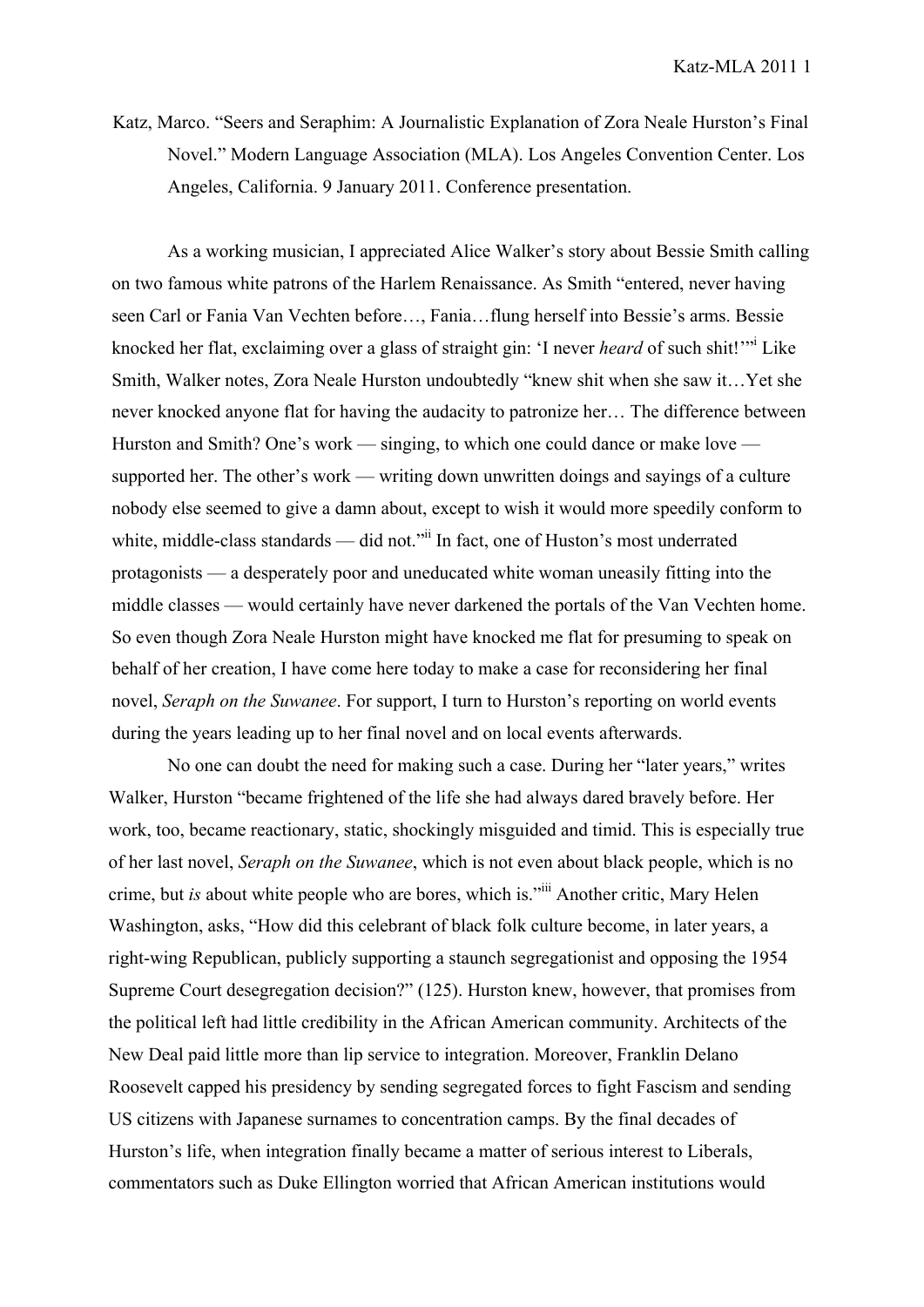simply disappear. As some of these fears proved well-founded, black separatist groups gained influence in the years after Hurston's passing. After all, orders to assimilate can sound as patronizingly oppressive as orders to segregate, causing some to decide that staying in one's own pot might prove better than melting into another's. Washington points out Hurston's belief that the Supreme Court's decision on desegregation implied "the inferiority of black teachers, black students, and black schools in the South."iv Hurston, notes Washington, also remained aware of "the hypocritical notion that intolerance was located in the South, and that, by extension, the North was a haven of equality."v Hurston, "as well as many other southern blacks, feared that they would be the losers in the integration plan," observes Washington. "It is both ironic and sad," she adds, "to realize that Hurston would not have been denounced for any of these views in the sixties or seventies. She might even have been considered militant."vi

Hurston never writes more militantly than during the years leading up to *Seraph on the Suwanee*. She begins the decade with the 1942 publication of *Dust Tracks on a Road*, a book heavily censored by its publisher. "Japan's application of our principles to Asia is never to be sufficiently deplored," she declares. "We Westerners composed that piece about trading in China with gunboats and cannons long decades ago. Japan is now plagiarizing in the most flagrant manner. We also wrote that song about keeping a whole hemisphere under your wing."<sup>vii</sup> This was "intended to be the final chapter in the first draft of the book,"reports Henry Louis Gates, Jr, "which makes Hurston's pro-Japanese statements and her criticism of U.S. imperialism even more noteworthy. Apparently she wished initially to end on this radical note."viii In *Dust Tracks on a Road*, Hurston does not simply inveigh against racial discrimination, as if fixing that would leave the US with a perfected liberal democracy; instead, she lambastes the entire system of European and US imperialism. *Seraph on the Suwanee*, which came out only six years later, exposes how many of the same imperialistic forces operate domestically, oppressing and implicating white as well as black citizens.

A 1956 book, *Ruby McCollum: Woman in the Suwannee County Jail*,<sup>ix</sup> helps place the politics of Hurston and her final novel. The substantial contributions by Hurston reveal racialized aspects of life in that Florida county, and demonstrate her determination to expose systemic abuses to a wider audience. Far from acting as a fearful reactionary, Hurston demonstrates courage and conviction in these journalistic efforts. William Bradford Huie investigated the McCollum case and published this book at the instigation of Hurston, who had reported on McCollum's first trial for the Philadelphia *Courier*. Hurston believed that as a white man Huie would have better access to the defendant and, in general, to the Suwannee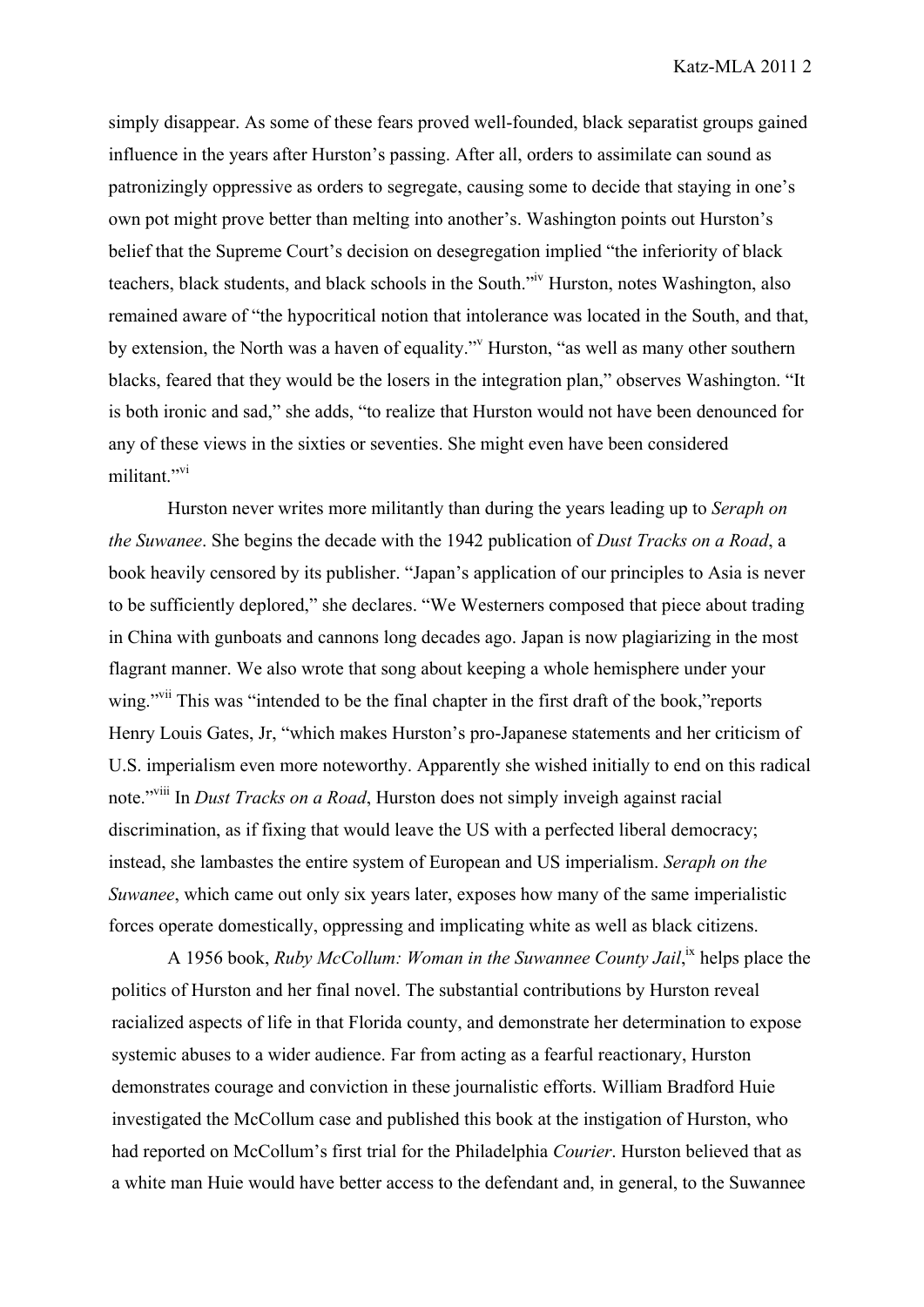County legal system. Huie, a native of Alabama, comes in hoping to exploit his position as a white southern insider, and in some ways deals with Southern whites in the same manner that Hurston had dealt with Southern blacks, using anthropological techniques to explore the reasoning behind his people's actions. According to Huie, he the judge "are both Yellow Dog Democrats — we'd both vote for a 'yellow dog' before we'd vote for a Republican — and we both, no doubt, voted for Eisenhower in 1952, though the Judge ain't saying."<sup>x</sup> This bonding tactic does not turn out as well as Hurston and Huie hope. Among other setbacks, Huie ends up in jail.

In her portion of the book, Hurston describes her impressions of the trial as "one of a smothering blanket of silence. I gained other vivid impacts," she writes, "but they were subsidiary and grew out of the first. It was as if one listened to a debate in which everything which might have lead to and justified the resolution had been waived."<sup>xi</sup> Black people, observes Hurston, are afraid to speak out, and white people are "afraid of 'outsiders' — what the outside world might learn and say."xii In *Seraph on the Suwanee*, Hurston comprehends the white people who feel left out by focusing on a protagonist, Arvay Henson, who believes that her husband, Jim Meserve, prefers the company of up-and-coming white people like himself. "You come from some big much-de-mucks," she scolds, "and we ain't nothing but piney-woods Crackers and poor white trash<sup>"xiii</sup> Jim cheerfully uses his wife along with the downtrodden whites and African Americans around him without caring about the fact all of them make out much less well than he does. Later on, Jim Meserve runs a still in collaboration with his African American partner, Joe Kelsey, who takes far greater risks. Jim has his impoverished white son-in-law run numbers and work a Boleta racket.<sup>xiv</sup>

Striking similarities appear in the communities portrayed in the domestic comedy of *Seraph on the Suwanee* and the legal reporting of *Ruby McCollum: Woman in the Suwannee County Jail*. Ruby McCollum shot Dr. Clifford LeRoy Adams to death on Sunday, August 3, 1952 at 11:34am, and her trial took place in Live Oak, Florida, the Suwanee county seat. In a conversation with Huie, the judge insists that the county "conducted everything in a quiet orderly manner. We gave the Negro woman a fair and square trial."<sup>xv</sup> Huie asks whether the Judge has forbidden conversations between the defendant and the press. "That's correct," replies the judge. "When Guy Crews was her lawyer, he raised the question of letting some of the Negro reporters [like Hurston] from Northern newspapers see her. But I didn't want her bothered by these strangers. They were a threat to a quiet, orderly manner of trial. So I entered an order that would prevent their seeing her."<sup>xvi</sup>

Determined to pursue his investigation, Huie discovers that the Judge conspired with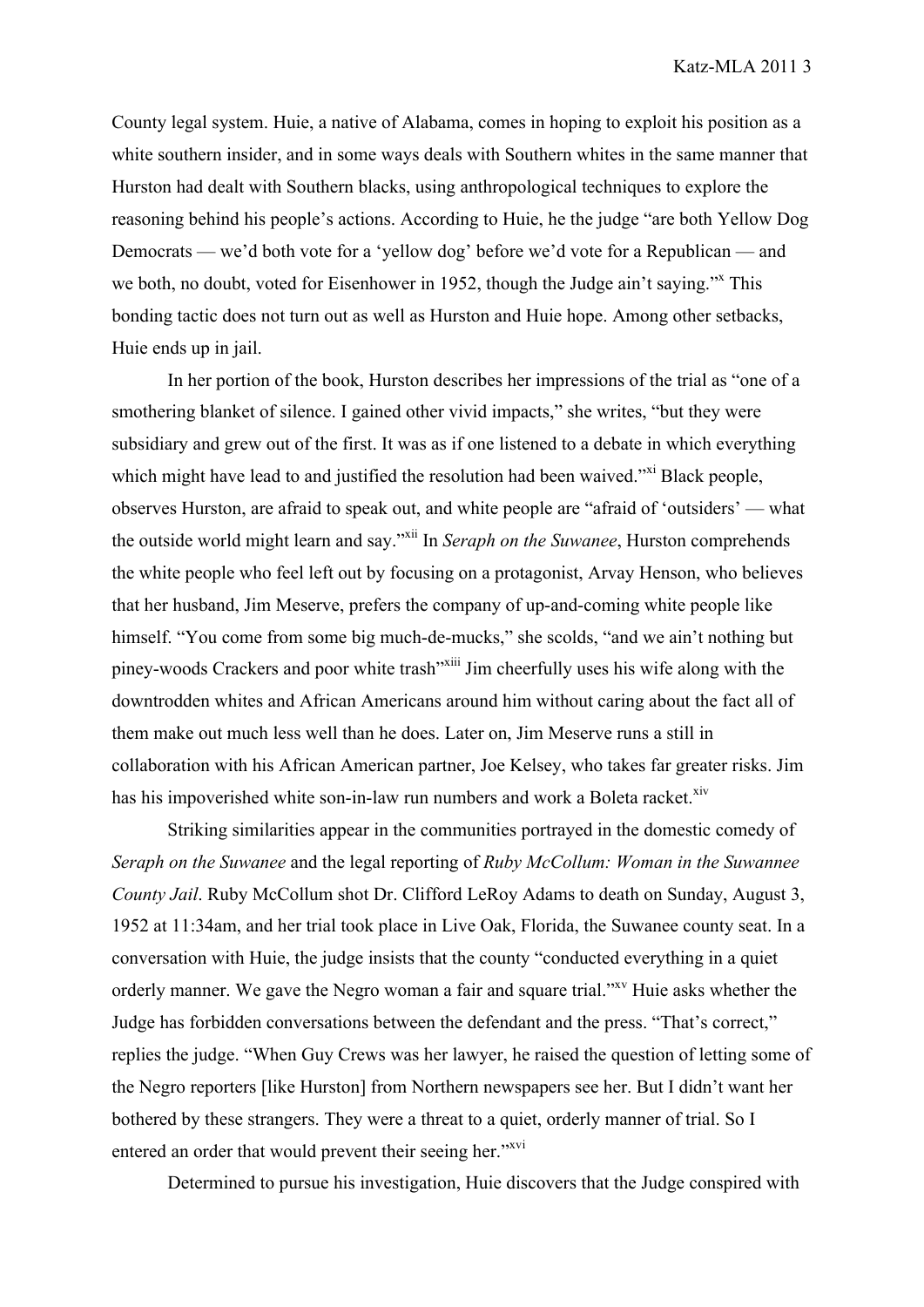other community leaders in order to keep facts about the victim covered up. Like the Joe Kelsey and his wife, Ruby and her husband ran gambling schemes that were protected by the doctor and other respected whites. Huie also uncovers the doctor's checkered past and secret affairs, including a longstanding liaison with Ruby McCollum. By excluding representatives of the press and limiting testimony and cross-examination, the Judge forced an outcome that demonstrated Ruby's guilt with the skimpy motivation that she did not want to pay a relatively small medical bill owed to Dr. Adams. Ruby was not, however, a stereotypically poor black defendant. Even after payoffs to well-placed white protectors, she and Sam made a great deal of money from 'bolita' and other gambling rackets. Adams has good reason to erase his connection to Ruby, since at the time of the killing he has begun to acquire money and power that Jim Meserve would have envied. The illegal enterprise that made it possible for black players to gain power from the white need for secrecy also converted them into potential threats in need of elimination.

Digging ever deeper into Adam's life, Huie speaks with insurance companies who reveal some of the scams the doctor employed to rip off patients and nurses working in the doctor's office. Adams, Huie finds, defrauded the Veterans Administration,<sup>xvii</sup> botches surgery,<sup>xviii</sup> cheats local business people,<sup>xix</sup> threatens to testify falsely in order to make a patient sign over the deed to a house, $^{xx}$  and forges the signature of his friend LaVergne Blue on a will. This last episode may have formed part of a murder plot with Adams planning to use this fraudulent will as a means of collecting all of Blue's "real and personal property."<sup>xxi</sup> Eventually, Huie uncovers Dr. Adam's purchase of a .410 pistol and other evidence indicating that he might have planned Ruby's murder.<sup>xxii</sup> A .410 pistol has few practical uses. Unlike other pistols, it fires "not a bullet but a shotgun-like shell. No .410 gauge pistol can ever be identified as a murder weapon."<sup>xxiii</sup> Adams, observes one witness, "was trying to become a better citizen."<sup>xxiv</sup> In order "to get rid of Ruby he knew he'd have to kill her."<sup>xxxv</sup>

In instance after instance, the Ruby McCollum story shows the ideological suppression of entrenched segregation that usually needs no force to back it up. When needed, shows of force and even violence are readily produced to maintain the power of a select circle of white people over the rest of the population; normally, however, white powers need no violence as the blacks fearfully submit. Huie writes, "The law and the courts are instruments of white men; and the Negro has had centuries of practice in avoidance."<sup>xxxvi</sup> One sees this most obviously in white on black oppression, but many instances demonstrate that the powerless whites have little more opportunity than the powerless blacks to make their voices heard. Women of all colors have even less power than the men.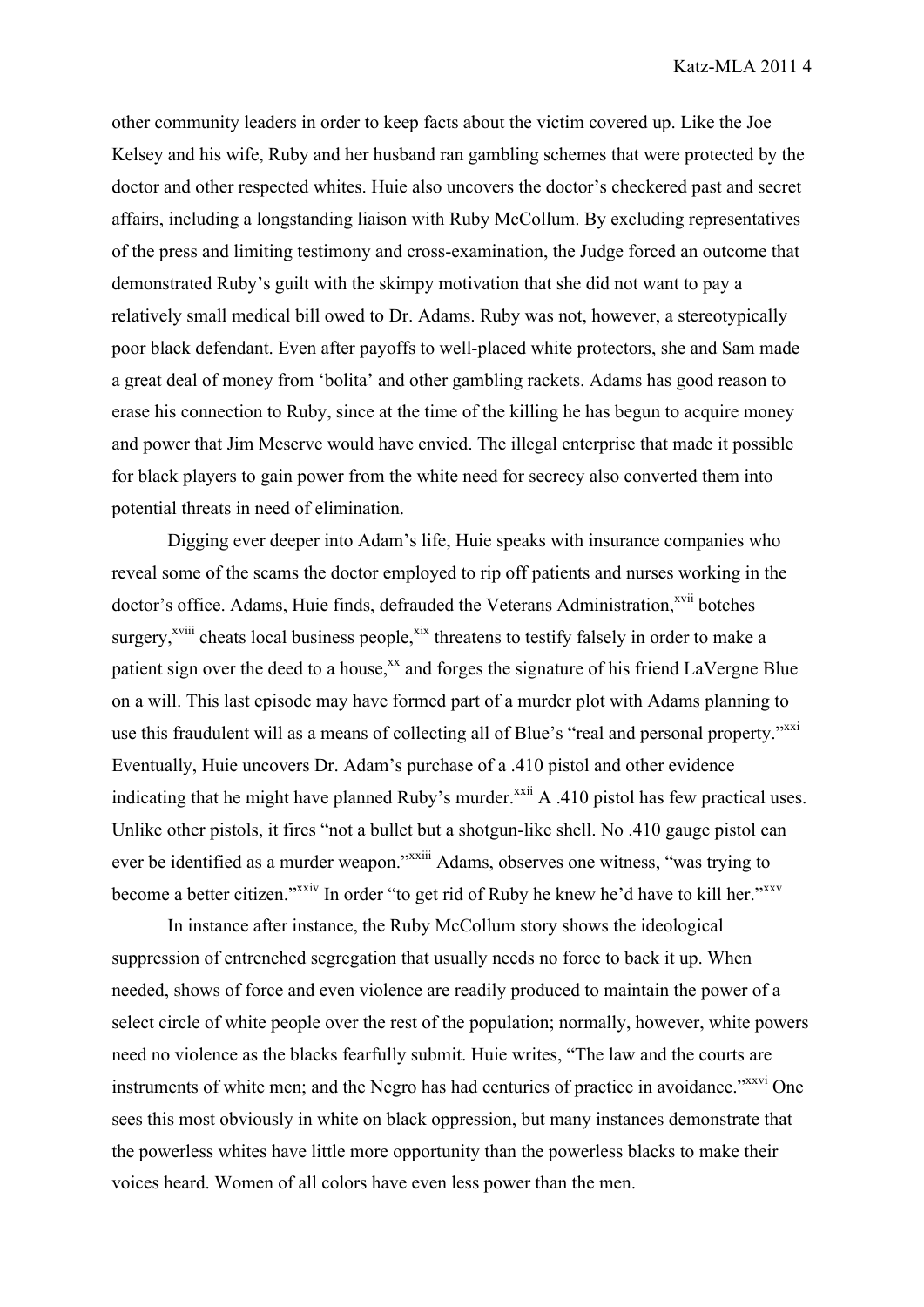Huie ends on an ambiguously hopeful note. Although he eventually succeeds in having Ruby's sentence reversed, the defendant ends up doomed to spend most of her remaining years in a mental institution, having been declared unfit to stand a second trial. Like Huie, Hurston finds what hope she can in the materials at hand. Hurston performs this work, journalist and novelistic, in a persistently difficult environment. "Every Southern white man has his pet Negro,"xxvii she observes in *Seraph on the Suwanee*. Members of the Kelsey family accept the subordinate position implicit in this patronage, even replicating the slave era habit of identifying themselves as members of the family. "Meserve's don't mistrust one another," Kelsey's son tells Arvay.<sup>xxviii</sup> Both become Meserve's, Arvay as a wife and Kelsey as a fixture on the property, through a feudal acceptance of Jim's protection. In "What White Publishers Won't Print," Hurston notes how seemingly well-intentioned editors continue to view black writers as similar fixtures. "He is still a savage, and no amount of translating Virgil and Ovid is going to change him," writes Hurston in her approximation of white views as she sees them. "In fact, all you have done is to turn a useful savage into a dangerous beast."xxix Publishers, Hurston felt, only took an interest in morbid stories about African Americans.

In a *PMLA* article, Cynthia Ward asks if "a critical mass of working-class readers" could "stretch the boundaries of imagined community to embrace 'Crackers' and 'poor white trash'" and decides "no: such a development is categorically and practically impossible for a number of reasons." Ward's reasons include a middle-class readership that causes the working-class author to, in various ways, "deauthorize" her voice and the class distinctions created by literature that cause readers to separate the characters with whom they identify from those with whom they are differentiated by the manner in which works portray them.<sup>xxx</sup> Ward makes a strong case for a new reading of *Seraph on the Suwanee*, one that could eventually make her own conclusion obsolete. Seen this way. Hurston clearly authorizes her back and white characters. Published in the middle of the twentieth century, *Seraph on the Suwanee* does not present a feel-good multiculturalism so unreal that it would have destroyed her fiction; instead, she challenges an imperial system by scrutinizing its inner workings. Whatever hope one may find in *Seraph on the Suwanee* will come from the ways in which we learn its lessons.

i Walker Alice. "On Refusing to Be Humbled by Second Place in a Contest You Did Not Design." *Modern Critical Views: Zora Neale Hurston*. Ed. Harold Bloom. New York: Chelsea, 1986. 103-106. Print. 105 emphasis in original.<br>
<sup>ii</sup> Ibd.<br>
<sup>ii</sup> Walker, Alice. "A Cautionary Tale and a Partisan View." *Modern Critical Views: Zora Neale Hurston*. Ed.